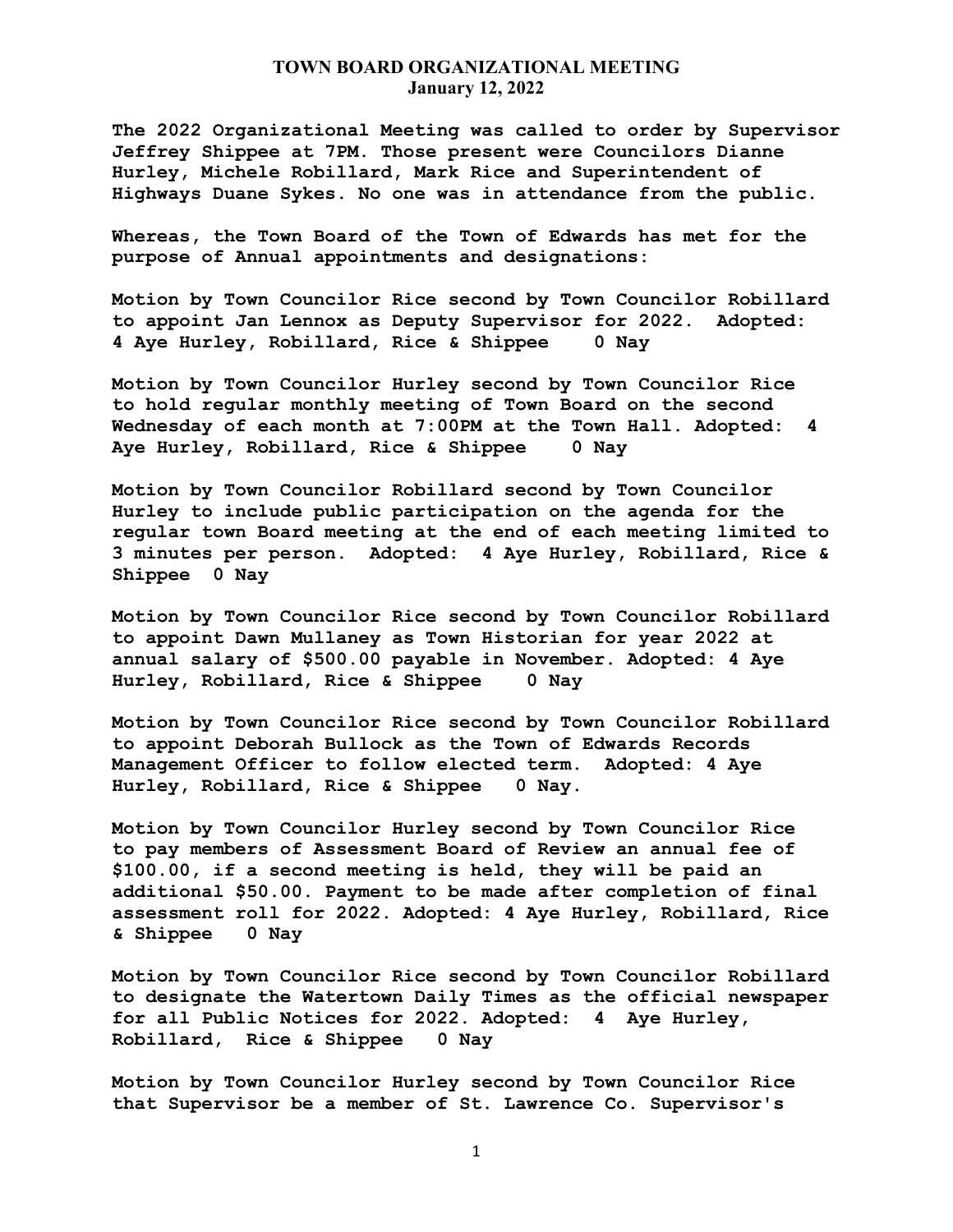**Association, to attend meetings thereof with privilege of inviting Town Board members to attend and the Town to pay expenses incurred and also to pay any dues that may be levied. Adopted: 4 Aye Hurley, Robillard, Rice & Shippee 0 Nay**

**Motion by Town Councilor Robillard seconded by Town Councilor Hurley to appoint James Mullaney as Deputy Highway Superintendent, for a one year, term ending December 31, 2022, with an annual salary of \$500.00, payable in November. As allowed by the NYS Town Highway Superintendent's Highway Laws. The salary and appointment to be revisit as needed. Adopted: 4 Ayes Hurley, Robillard, Rice & Shippee 0 Nay**

**Motion by Town Councilor Rice second by Town Councilor Robillard to authorize Town Membership in NYS Association of Towns and to pay necessary dues and authorize Town Officers to attend meetings and be reimbursed for expenses. Adopted: 4 Aye Hurley, Robillard, Rice & Shippee 0 Nays**

**Motion by Town Councilor Hurley second by Town Councilor Robillard to pay Town Officers and Employees to be paid by the prevailing IRS rate per mile \$0.585 for use of private auto on official business, and to reimburse officers and employees for other necessary expenses for 2022. Adopted: 4 Aye Hurley, Robillard, Rice & Shippee 0 Nay**

**Motion by Town Councilor Robillard second by Town Councilor Rice to reimburse Planning and Zoning Board Members for expenses for training. Adopted: 4 Aye Hurley, Robillard, Rice & Shippee 0 Nay**

**Motion by Town Councilor Robillard second by Town Councilor Hurley to pay salaries to Supervisor, Highway Supt., Town Clerk, Deputy Town Clerk, Town Justices, Town Justice Clerk, Town Secretary to the Supervisor, Town Water & Sewer Administration, Council Members, and Assessors as specified in the 2022 Town Budget. Adopted: 4 Aye Hurley, Robillard, Rice & Shippee 0 Nay**

**Motion by Town Councilor Hurley second by Town Councilor Rice to appoint Phillip Soper, Patricia Davis and Fred Finley as Cemetery Trustees for the year 2022 and to designate Fred Finley as Secretary of Trustees at an annual salary of \$750.00 payable in November. Adopted: 4 Aye Hurley, Robillard, Rice & Shippee 0 Nay**

**Motion by Town Councilor Hurley second by Town Councilor Rice designating the Law Firm of Case & Leader as Town Attorneys for** 

2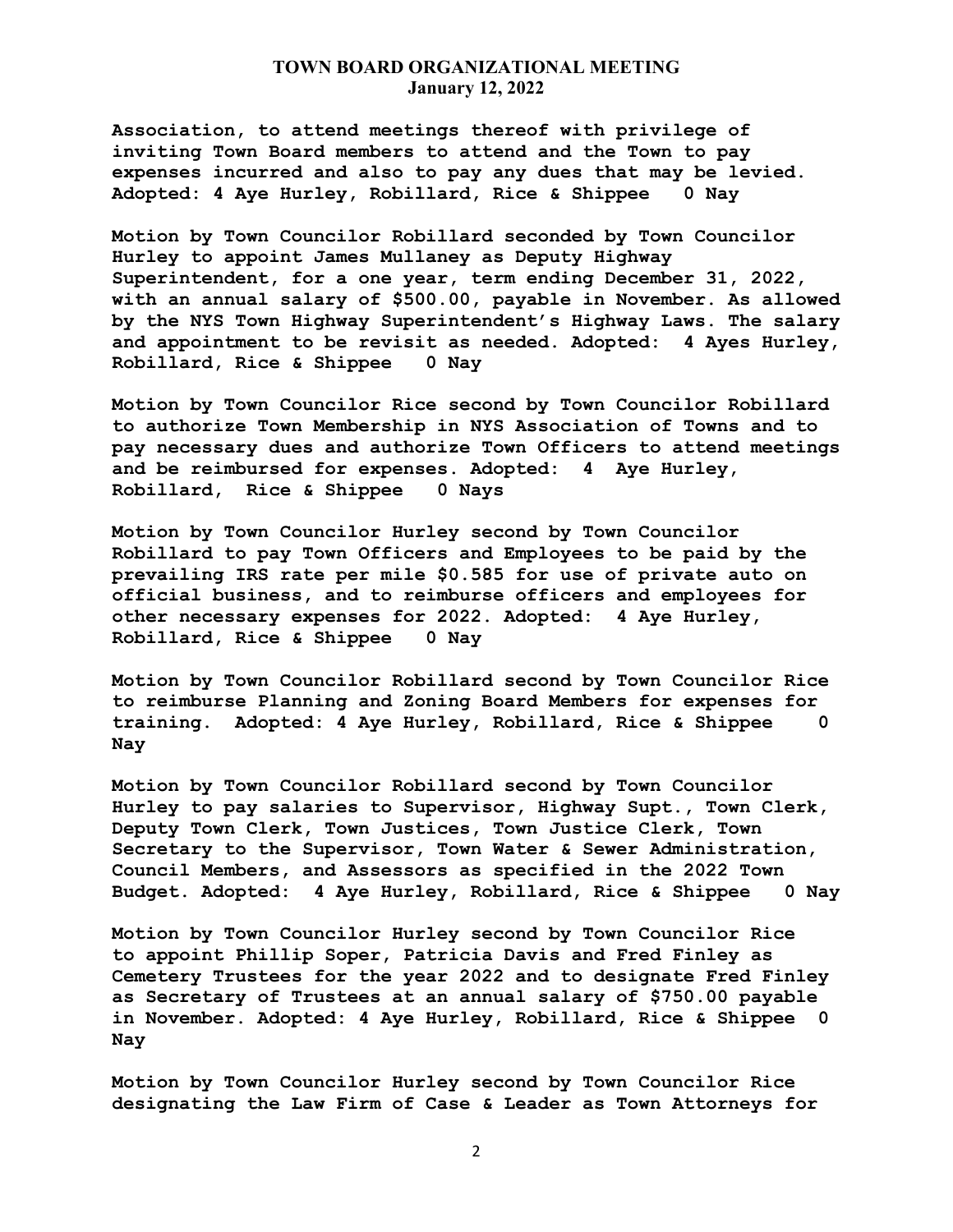**2022. Paid on as need bases. Adopted: 4 Aye Hurley, Robillard, Rice & Shippee 0 Nay**

**Motion by Town Councilor Robillard second by Town Councilor Rice to designate Community Bank, NA as the Official Depository for Town Funds and the Supervisor as Chief Fiscal Officer, shall utilize the service of any bank operating in St. Law. Co. for the deposit of idle funds of the Town in interest bearing accounts in such manner as to reasonably maximize the interest return on such funds and shall comply with all State Regulations relative to security for such funds or Certificates of Deposit. Adopted: 4 Aye Hurley, Robillard, Rice & Shippee 0 Nay**

**Motion by Town Councilor Hurley second by Town Councilor Robillard to appoint Maria Moyer as Town Dog Control Officer for 2022 with Daniel Moyer as non-pay assistant. Adopted: 4 Aye Hurley, Robillard, Rice & Shippee 0 Nay**

**Motion by Town Councilor Rice second by Town Councilor Robillard to accept and approve Supervisor Shippee to sign the Lease/Service agreement for Dog Pound/Shelter Services with Daniel Moyer for 2022, at the cost of \$600.00 payable at this time. Dogs held for court cases are \$20.00 per day to be paid by the Town due to the increased amount of resources required for housing such dogs. Adopted: 4 Aye Hurley, Robillard, Rice & Shippee 0 Nay**

**Motion by Town Councilor Hurley second by Town Councilor Rice to appoint Duane Sykes as Town Safety Officer, \$1500 per year for 2022. Adopted: 4 Aye Hurley, Robillard, Rice & Shippee 0 Nay**

**Motion by Town Councilor Hurley second by Town Councilor Robillard to appoint Larry Atkins as Town of Edwards Code Enforcement officer for 2022. Adopted: 4 Aye Hurly, Robillard, Rice & Shippee 0 Nays**

**Motion by Town Councilor Robillard second by Town Councilor Rice to appoint Michael Webster & Alice Antwine to the Zoning Board of Appeals for a 5-year term to expire December 2026. Adopted: 4 Aye Hurley, Robillard, Rice & Shippee 0 Nay**

**Motion by Town Councilor Rice second by Town Councilor Robillard to accept the Town Procurement Policy as is for 2022. Adopted: 4 Aye Hurley, Robillard, Rice & Shippee 0 Nay**

**Motion by Town Councilor Hurley second by Town Councilor Robillard to set \$10.00 as a price for a copy of Town Zoning Laws**

3